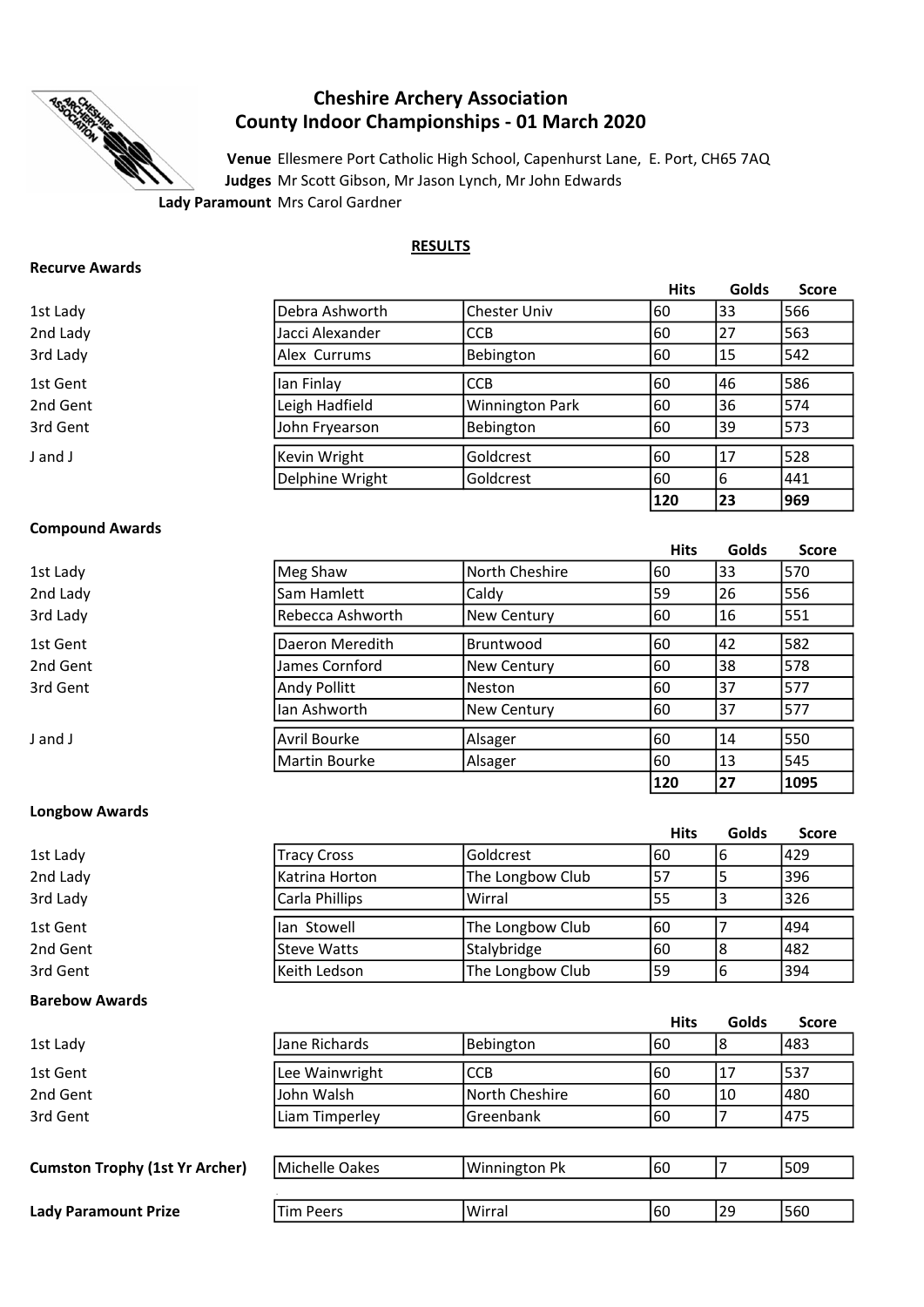# Portsmouth Lady Recurve Results

| Pos | Name            | Club                   | <b>Hits</b> | Golds | <b>Score</b> |
|-----|-----------------|------------------------|-------------|-------|--------------|
|     | Debra Ashworth  | <b>Chester Univ</b>    | 60          | 133   | 566          |
|     | Jacci Alexander | <b>CCB</b>             | 60          | 127   | 563          |
|     | Alex Currums    | Bebington              | 60          | 115   | 542          |
|     | Michelle Oakes  | <b>Winnington Pk</b>   | 60          |       | 509          |
|     | Michaela Fish   | <b>CCB</b>             | 60          |       | 489          |
| 6   | Dawn Price      | <b>CCB</b>             | 60          |       | 1459         |
|     | Amanda Rose     | <b>Winnington Park</b> | 59          |       | 456          |
|     | Delphine Wright | Goldcrest              | 160         | 16    | 1441         |

# Portsmouth Gent Recurve Results

| Pos | Name                 | Club            | <b>Hits</b> | Golds | Score |               |
|-----|----------------------|-----------------|-------------|-------|-------|---------------|
| 1   | Ian Finlay           | CCB             | 60          | 46    | 586   |               |
| 2   | Leigh Hadfield       | Winnington Park | 60          | 36    | 574   |               |
| 3   | John Fryearson       | Bebington       | 60          | 39    | 573   |               |
| 4   | <b>Tim Peers</b>     | Wirral          | 60          | 29    | 560   |               |
| 5   | lan Burton           | CCB             | 60          | 26    | 553   |               |
| 6   | John Gardner         | Caldy           | 60          | 17    | 539   |               |
| 7   | Arfan Khan           | Bruntwood       | 60          | 26    | 538   |               |
| 8   | Julian McNair        | Goldcrest       | 60          | 22    | 535   |               |
| 9   | Finlay Heydon        | Goldcrest       | 60          | 19    | 534   |               |
| 10  | David Price          | New Century     | 60          | 17    | 529   |               |
| 11  | Kevin Wright         | Goldcrest       | 60          | 17    | 528   |               |
| 12  | Yas Diouani          | New Century     | 60          | 17    | 524   |               |
| 13  | <b>Steve Kelley</b>  | Goldcrest       | 60          | 16    | 518   |               |
| 14  | Mark Windsor         | <b>CCB</b>      | 60          | 16    | 514   |               |
| 15  | <b>Andrew Davies</b> | Goldcrest       | 60          | 13    | 513   |               |
| 16  | Andrew Farley        | Goldcrest       | 60          | 9     | 492   |               |
| 17  | Darren Briggs        | Stalybridge     | 60          | 9     | 491   |               |
| 18  | Graham Sumner        | New Century     | 60          | 7     | 491   |               |
| 19  | Jonathan Mylchreest  | Goldcrest       | 0           | 0     | I٥    | Did Not Shoot |

#### Portsmouth Lady Compound Results

| Pos | Name              | Club                    | <b>Hits</b> | Golds | Score |               |
|-----|-------------------|-------------------------|-------------|-------|-------|---------------|
|     | Meg Shaw          | North Cheshire          | 60          | 33    | 570   |               |
|     | Sam Hamlett       | Caldy                   | 59          | 26    | 556   |               |
|     | Rebecca Ashworth  | <b>New Century</b>      | 60          | 116   | 551   |               |
| 4   | Avril Bourke      | Alsager                 | 60          | 14    | 550   |               |
|     | Fearne Hinchliffe | Goldcrest               | 60          | 12    | 546   |               |
| 6   | Helen Porter      | Neston                  | 60          | 110   | 543   |               |
|     | Jessica Pollitt   | Neston                  | 60          |       | 542   |               |
| 8   | Elaine Farley     | Goldcrest               | 59          |       | 513   |               |
|     | Linda Townsend    | <b>Alderley Archers</b> | 0           |       |       | Did Not Shoot |

#### Portsmouth Gent Compound Results

| Pos            | Name                 | Club           | <b>Hits</b> | Golds | Score |
|----------------|----------------------|----------------|-------------|-------|-------|
| 1              | Daeron Meredith      | Bruntwood      | 60          | 42    | 582   |
| $\overline{2}$ | James Cornford       | New Century    | 60          | 38    | 578   |
| 3              | Andy Pollitt         | Neston         | 60          | 37    | 577   |
| $3 =$          | lan Ashworth         | New Century    | 60          | 37    | 577   |
| 4              | Matthew Thomas       | Wirral         | 60          | 32    | 572   |
| $4 =$          | Chris Heskith        | Stalybridge    | 60          | 32    | 572   |
| 5              | Graeme Steele        | Neston         | 60          | 28    | 568   |
| $5 =$          | Joe Shaw             | North Cheshire | 60          | 28    | 568   |
| 6              | Mark Bathgate        | Neston         | 60          | 20    | 563   |
|                | Peter Gregory        | Goldcrest      | 60          | 23    | 556   |
| 8              | <b>Martin Bourke</b> | Alsager        | 60          | 13    | 545   |

# Portsmouth Lady Longbow Results

| Pos | Name                | Club      | <b>Hits</b> | Golds | Score |
|-----|---------------------|-----------|-------------|-------|-------|
|     | -<br>Cross<br>Tracy | Goldcrest | 160         |       | 429   |